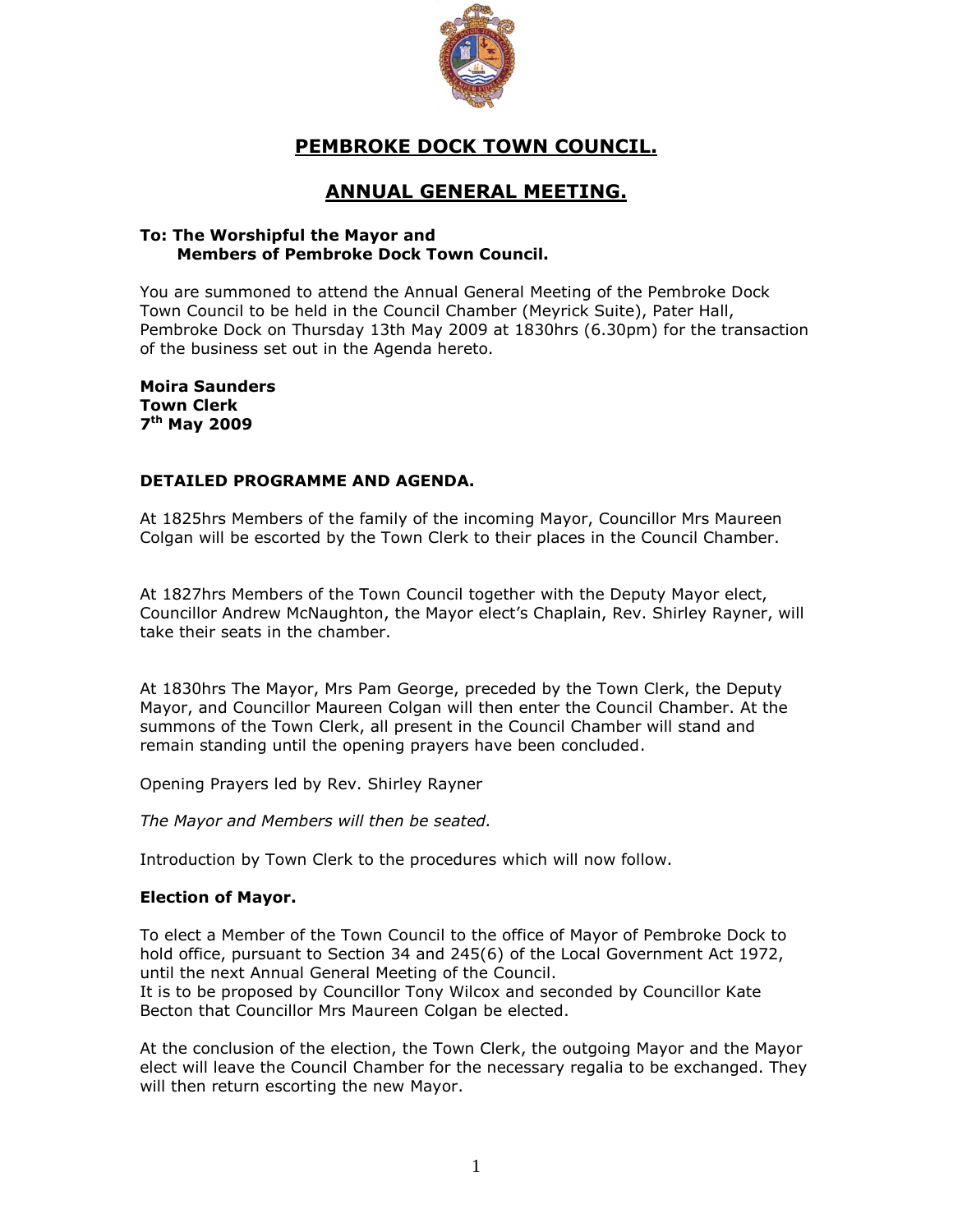When the newly elected Mayor enters the Council Chamber, at the summons of the Town Clerk, all present will stand and remain standing until the retiring Mayor has formally greeted their successor.

#### **All present will then resume their seats for the ceremony of installing the new Mayor.**

The Town Clerk then asks the new Mayor to come forward to make their declaration of Acceptance of Office.

The new Mayor will then say a few words to respond to their election to office.

The newly-elected Mayor will formally indicate to Council that various members of her family will act as her consort in 2010/2011 year

#### **Appointment of Deputy Mayor.**

To appoint a Member of the Town Council to the office of Deputy Mayor of Pembroke Dock to hold office pursuant to section 15(7) and 34(7) of the Local Government Act 1972, until the next Annual Meeting of the Council.

Councillor A Wilcox will nominate Councillor Andrew McNaughton to be Deputy Mayor for 2010/2011 and upon being formally seconded by Councillor Kevin Higgs the nomination will be put to the vote.

The newly appointed Deputy Mayor will come forward to the dais to be invested by the Mayor with the Medallion of Office.

The Deputy Mayor will also make a formal declaration of acceptance of office and respond to their election before taking their seat on the dais.

#### **Appointment of Mayor's Chaplain**

The Mayor will signify to the Council the appointment of Rev. Shirley Rayner as Mayor's Chaplain.

#### **Vote of Thanks to the Retiring Mayor and Consorts and Deputy Mayor and Deputy Mayoress.**

The vote of thanks will be proposed by Councillor Maureen Colgan and seconded by Councillor Andrew McNaughton

The retiring Mayor will respond.

#### **Appointment of members to serve on Sub Committees and outside bodies on which the Council is represented (See schedule attached).**

#### **To deal with urgent planning matters**

| 09/1228/PA | Mr & Mrs John Evans<br>8 Laws Street | 8 Laws Street<br>Pembroke Dock                                     |
|------------|--------------------------------------|--------------------------------------------------------------------|
|            | Pembroke Dock                        | <b>Removal of shop front &amp;</b><br>replacement with traditional |

**timber double sash Windows,** 

**ground floor.**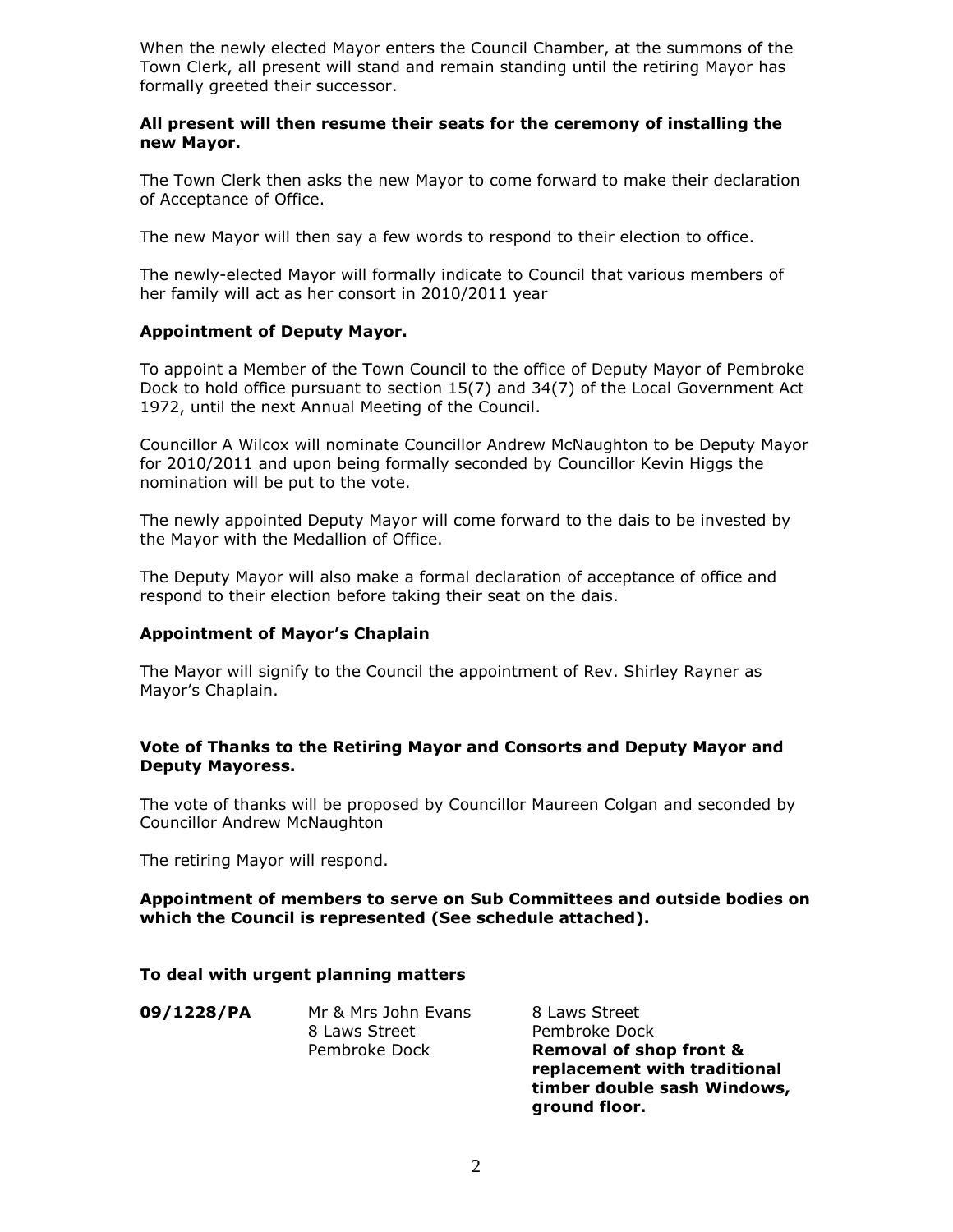| 09/1257/PA | Hayston Developments &<br>Planning<br>Y Cwm,<br>Haston Bridge<br><b>Haverfordwest</b> | The Hagert Field<br><b>Grove Street</b><br>Pennar<br>Pembroke Dock<br><b>Residential development</b><br>(outline) Renewal<br>consent                                                            |
|------------|---------------------------------------------------------------------------------------|-------------------------------------------------------------------------------------------------------------------------------------------------------------------------------------------------|
| 09/1230/PA | Mr Frank Keegan<br>Gerard Developments<br>34 Gerard Road<br>Harrow<br>Middlesex       | 10 & 11 Pennar Court<br>Treowen Road<br>Pennar<br>Pembroke Dock<br><b>Erection of 2 dwellings</b>                                                                                               |
| 10/0050/PA | Mr Jon Dyson<br>Pembrokeshire County<br>Council<br>County<br>Haverfordwest            | Pennar Community School<br>Owen Street<br>Pennar<br>Pembroke Dock<br><b>Extension to School</b>                                                                                                 |
| 10/0051/PA | Mr Sean Burns<br>Bramble Hall Farm<br>Ferry Lane<br>Pembroke Dock<br><b>SA71 4RG</b>  | Land at Bramble Hall Farm<br>Ferry Lane<br>Pembroke Dock<br><b>SA71 4RG</b><br><b>Change of use and</b><br>levelling of Land for<br>storage of agricultural<br><b>Machinery (in retrospect)</b> |

### **To approve the financial report**

The following accounts are submitted for approval of payment:-

|                                           | 08 Konica Minolta - Photocopying charges             |                         | £63.76    |
|-------------------------------------------|------------------------------------------------------|-------------------------|-----------|
|                                           | 09 BT- Phone Calls and Rental Charges                |                         | £58.06    |
|                                           | 10 Pembroke Dock Festival Group                      |                         |           |
|                                           | 11 Town Guide - Joint Twinning and Tourism Committee |                         |           |
|                                           | 12 Sage Payroll Cover                                |                         |           |
| 13 Swalec- Christmas lighting Electricity |                                                      |                         | £710.22   |
| 14 Lowless Commercial Solicitors          |                                                      |                         | £774.72   |
|                                           | NB: Accounts 08, 09 & 10 were paid out of meeting.   |                         |           |
| 05/04/2010-<br>03/05/2010                 | Salaries, Wages, Tax and NI                          |                         | £4,751.24 |
| 29/04/2010<br>29/04/2010                  | <b>Current Account</b><br>Higher Interest Account    | £4,191.69<br>£82,610.59 |           |